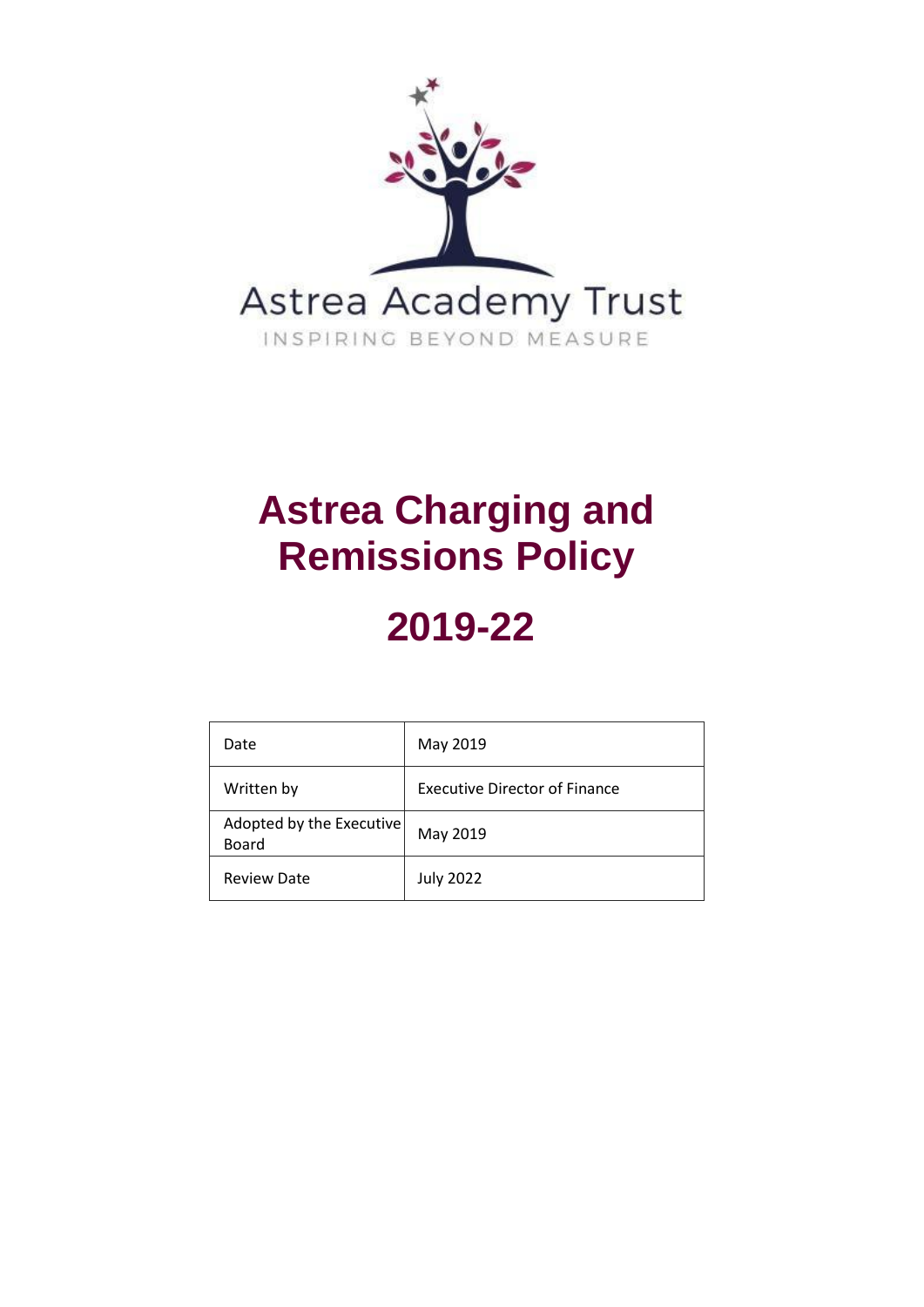### **Main points**

- The Trust recognises that its Master Funding Agreement commits Astrea to follow the provisions of Sections 402, 450-457 and 459-462 of the Education Act 1996.
- Each school must publish on its website and make available to parents on request a clear policy on charging and remissions. It is acceptable for Astrea schools to publish this document.
- No charges can be made unless the school or Trust has drawn up a charging policy giving details of the optional extras or board and lodging that they intend to charge for, and a remissions policy.
- The school and the Trust should have regard to the principles of obtaining best value for money in arranging for activities, regardless of whether a charge is to be made to parents.
- Subject to the limited exceptions referred to in this guidance, Astrea academies cannot charge for education provided during school hours (including the supply of any materials, books, instruments or other equipment).
- Schools must ensure that they inform parents on low incomes and in receipt of the [benefits that](https://www.gov.uk/apply-free-school-meals)  [give entitlement to Free School Meals](https://www.gov.uk/apply-free-school-meals) of the support available to them when being asked for contributions towards the cost of school visits.

### **Education**

Schools **cannot** charge for:

- an admission application or offer
- education provided during school hours (including the supply of any materials, books, instruments or other equipment);
- education provided outside school hours if it is part of the curriculum, or part of a syllabus for a prescribed public examination that the pupil is being prepared for at the school, or part of religious education;
- instrumental or vocal tuition, for pupils learning individually or in groups, unless the tuition is provided at the request of the pupil's parent;
- entry for a prescribed public examination, if the pupil has been prepared for it at the school;
- examination re-sit(s) if the pupil is being prepared for the re-sit(s) at the school; and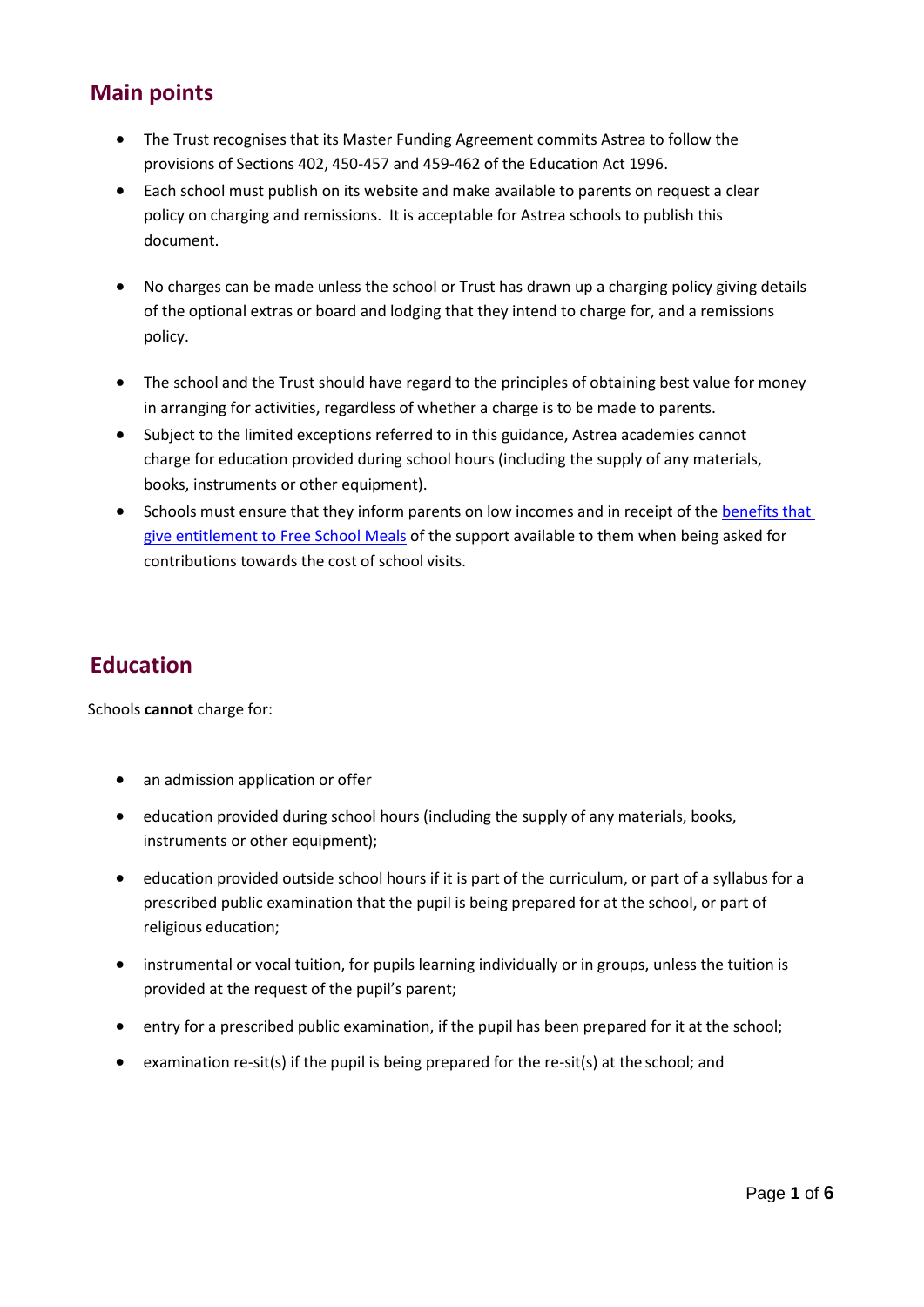Schools and the Trust **can** charge for:

- any materials, books, instruments, or equipment, where the child's parent wishes him/her to own them;
- optional extras (see below);
- music and vocal tuition, in limited circumstances (see below);
- certain early years provision (i.e. "topping up" 15hrs free provision);
- community facilities.

## **Optional extras**

Charges may be made for some activities that are known as 'optional extras'. Where an optional extra is being provided, a charge **can** be made for providing materials, books, instruments, or equipment. **Optional extras are**:

- education provided outside of school time that is not:
	- o part of the national curriculum or religious education; or
	- o part of a syllabus for a prescribed public examination that the pupil is being prepared for at the school.
- examination entry fee(s) if the registered pupil has not been prepared for the examination(s) at the school;
- transport (other than transport that is required to take the pupil to school or to other premises where the local authority/governing body have arranged for the pupil to be provided with education);
- board and lodging for a pupil on a residential visit;
- extended day services offered to pupils (for example breakfast club, after-school clubs, tea and supervised homework sessions).

In calculating the cost of optional extras an amount may be included in relation to:

- any materials, books, instruments, or equipment provided in connection with the optional extra;
- the cost of buildings, accommodation and non-teaching staff;
- teaching staff engaged under contracts for services purely to provide an optional extra, this includes supply teachers engaged specifically to provide the optional extra; and
- the cost, or an appropriate proportion of the costs, for teaching staff employed to provide tuition in playing a musical instrument, or vocal tuition, where the tuition is an optional extra.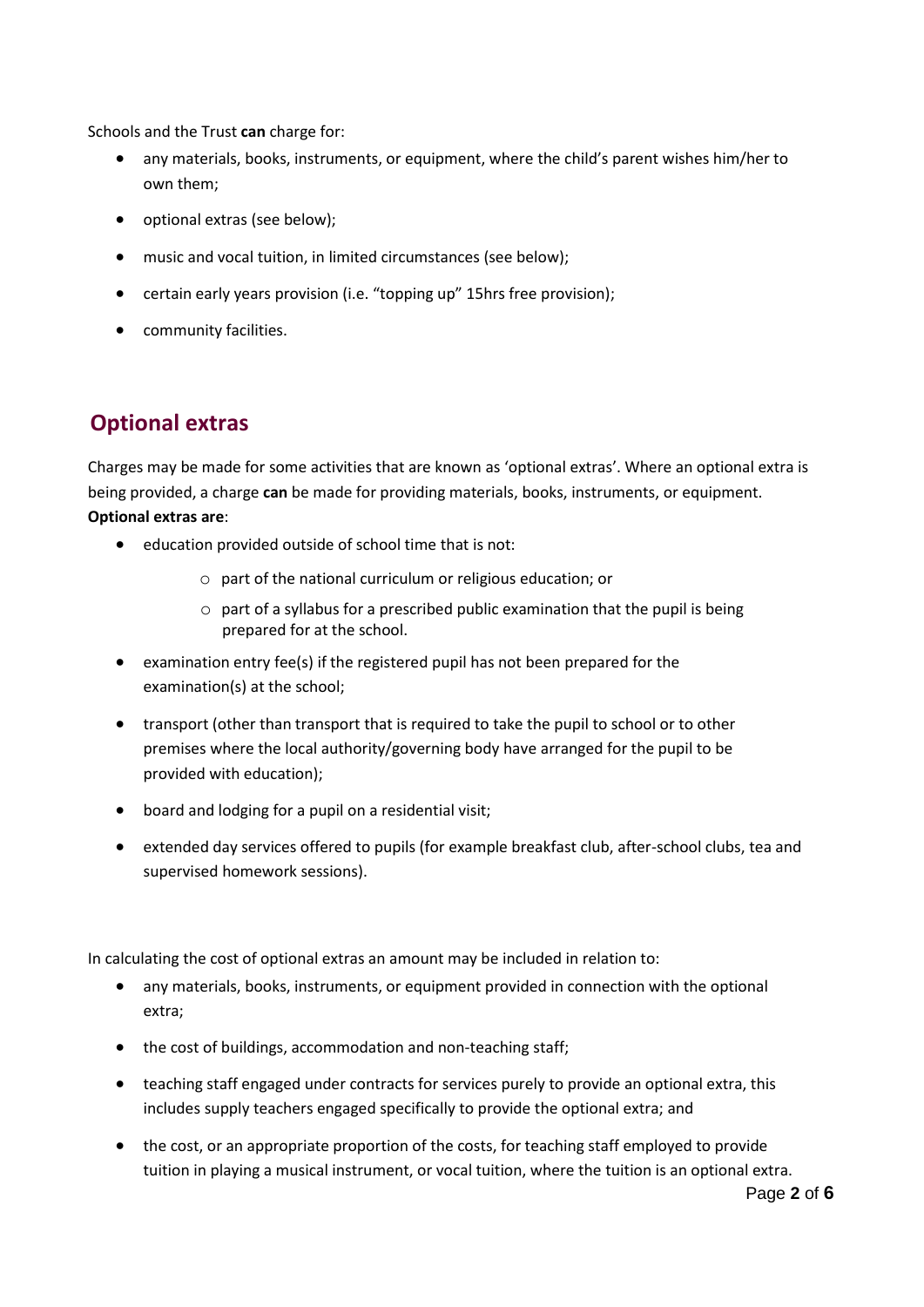Any charge made in respect of individual pupils must not exceed the actual cost of providing the optional extra activity, divided equally by the number of pupils participating. It must not therefore include an element of subsidy for any other pupils wishing to participate in the activity whose parents are unwilling or unable to pay the full charge.

Furthermore, in cases where a small proportion of the activity takes place during school hours, the charge cannot include the cost of alternative provision for those pupils who do not wish to participate. For example, no charge can be made for supply teachers to cover for those teachers who are absent from school accompanying pupils on a residential visit.

Participation in any optional extra activity will be on the basis of parental choice and a willingness to meet the charges. Parental agreement is therefore a necessary pre- requisite for the provision of an optional extra where charges will be made.

## **Voluntary contributions**

Nothing in legislation prevents the school or Trust from asking for voluntary contributions for the benefit of the school or any school activities. However, if the activity cannot be funded without voluntary contributions, the school or Trust must make this clear to parents at the outset. The school or Trust must also make it clear to parents that there is no obligation to make any contribution.

It is important to note that no child should be excluded from an activity simply because his or her parents are unwilling or unable to pay. If insufficient voluntary contributions are raised to fund a visit, or the school cannot fund it from some other source, then it must be cancelled. Schools must ensure that they make this clear to parents.

If a parent is unwilling or unable to pay, their child must still be given an equal chance to go on the visit. Schools should make it clear to parents at the outset what their policy for allocating places on school visits will be.

When making requests for voluntary contributions, parents must not be made to feel pressured into paying as it is voluntary and not compulsory. Schools should avoid sending colour coded letters to parents as a reminder to make payments and direct debit or standing order mandates should not be sent to parents when requesting contributions.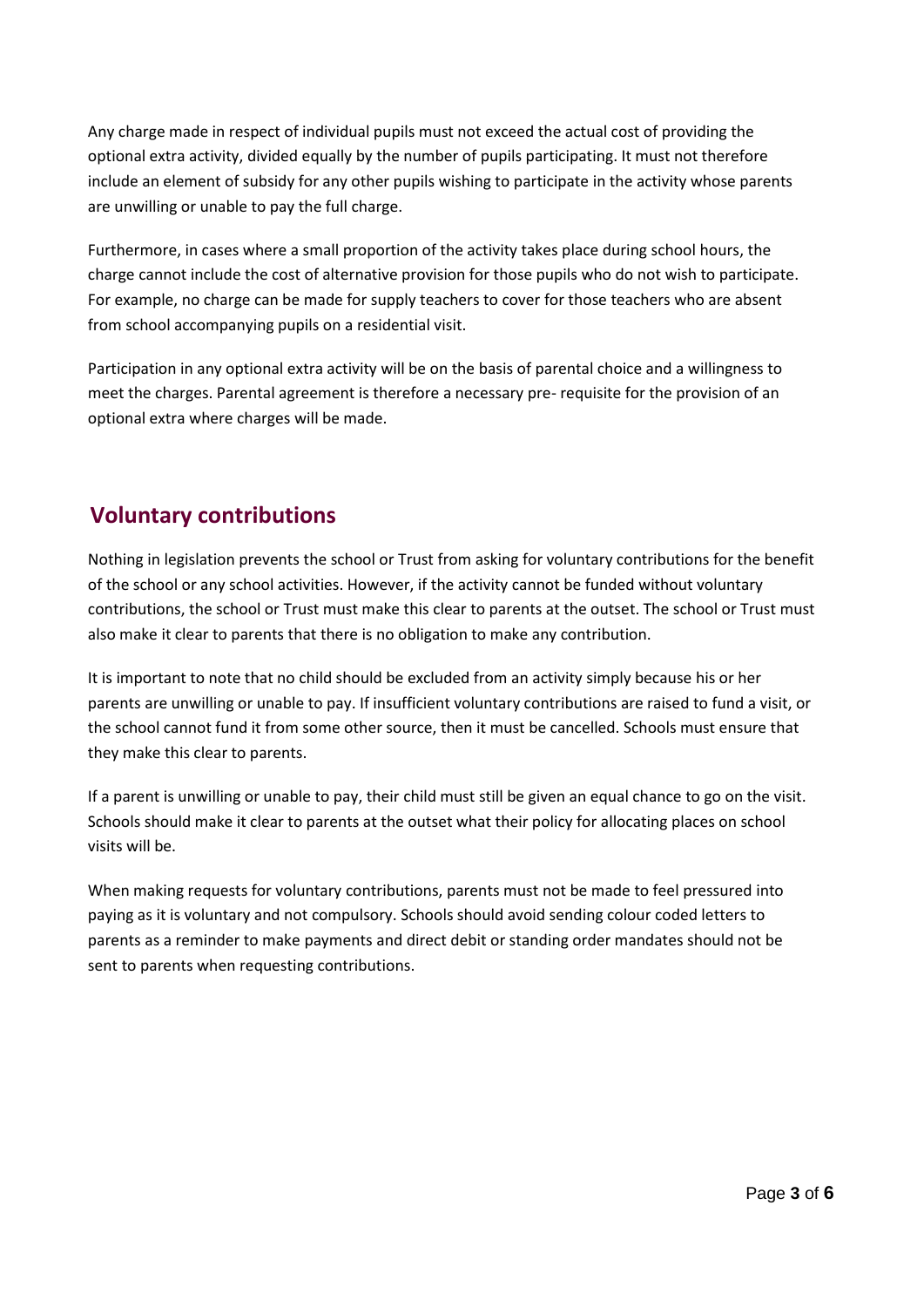#### **Music Tuition**

Although the law states that, in general, all education provided during school hours must be free, instrumental and vocal music tuition is an exception to that rule.

The Charges for Music Tuition (England) Regulations 2007 set out the circumstances in which charges can be made for tuition in playing a musical instrument, including vocal tuition. They allow charging for tuition in larger groups than was previously the case.

Charges may now be made for vocal or instrumental tuition provided either individually, or to groups of any size, provided that the tuition is provided at the request of the pupil's parent. Charges may not exceed the cost of the provision, including the cost of the staff who provide the tuition.

The regulations make clear that charging may not be made if the teaching is either an essential part of the national curriculum, or is provided under the first access to the key stage 2 Instrumental and Vocal Tuition Programme. They also make clear that no charge may be made in respect of a pupil who is looked after by a local authority (within the meaning of section 22(l) of the Children Act 1989).

## **Transport**

Schools **cannot** charge for:

- transporting registered pupils to or from the school premises, where the local education authority has a statutory obligation to provide transport;
- transporting registered pupils to other premises where the school or Trust has arranged for pupils to be educated;
- transport that enables a pupil to meet an examination requirement when he has been prepared for that examination at the school; and
- transport provided in connection with an educational visit.

Guidance on school travel is availabl[e here.](https://www.gov.uk/government/uploads/system/uploads/attachment_data/file/331654/Home_to_school_travel_and_transport_statutory_guidance.pdf)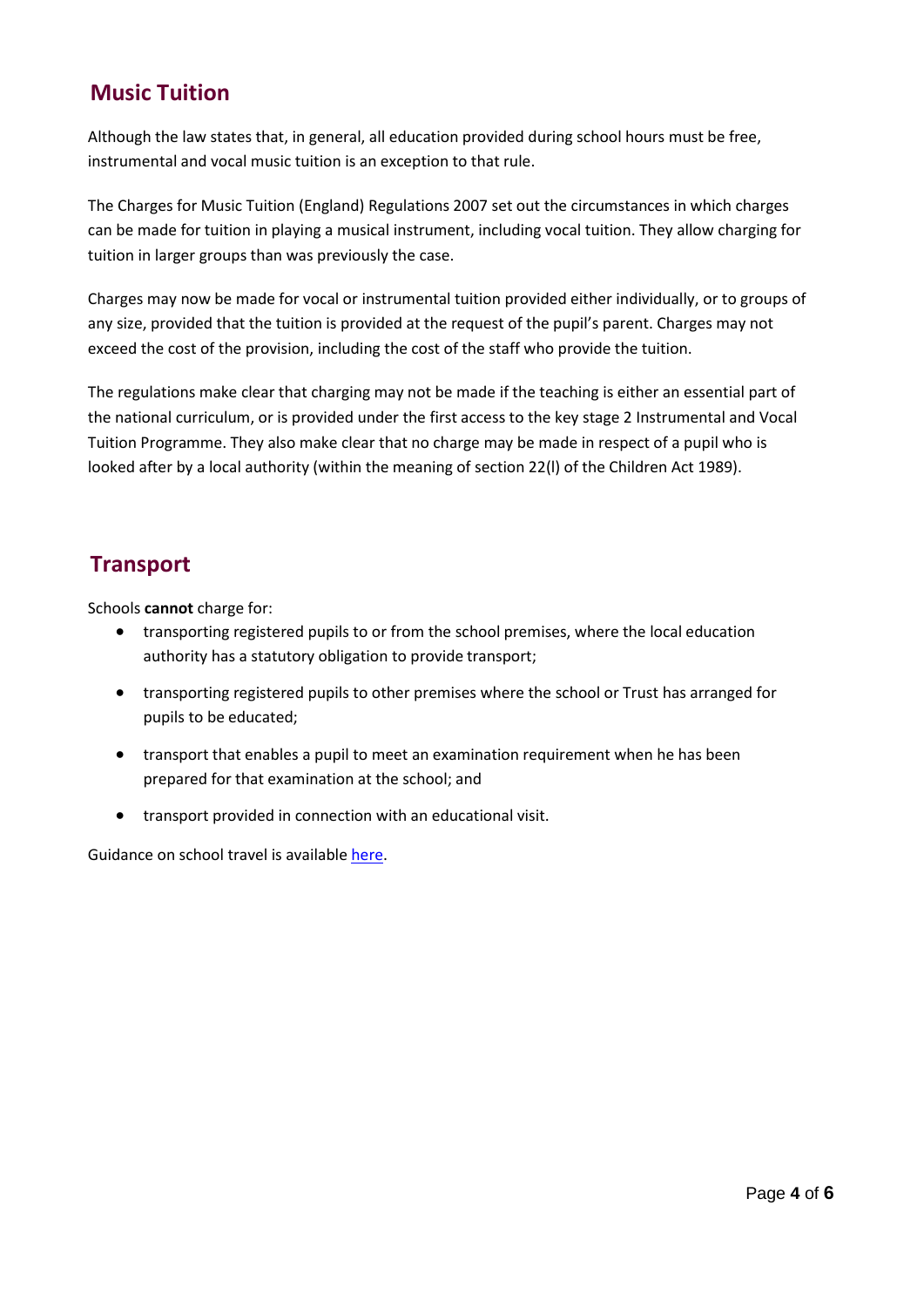## **Residential visits**

Schools **cannot** charge for:

- education provided on any visit that takes place during school hours;
- education provided on any visit that takes place outside school hours if it is part of the national curriculum, or part of a syllabus for a prescribed public examination that the pupil is being prepared for at the school, or part of religiouseducation;
- supply teachers to cover for those teachers who are absent from school accompanying pupils on a residential visit.

Schools **can** charge for:

• board and lodging and the charge must not exceed the actual cost.

When a school informs parents about a forthcoming visit, they should make it clear that parents who can prove they are in receipt of certain benefits will be exempt from paying the cost of board and lodging. The list of benefits to which this applies can be foun[d here.](https://www.gov.uk/apply-free-school-meals)

#### **Education partly during school hours**

Where an activity takes place partly during and partly outside school hours, there is a basis for determining whether it is deemed to take place either inside or outside school hours. However, a charge can only be made for the activity outside school hours if it is not part of the national curriculum, not part of a syllabus for a prescribed public examination that the pupil is being prepared for at the school and not part of religious education.

If 50% or more of the time spent on the activity occurs during school hours, it is deemed to take place during school hours. Time spent on travel counts in this calculation if the travel itself occurs during school hours. School hours do not include the break in the middle of the day.

Where less than 50% of the time spent on an activity falls during school hours, it is deemed to have taken place outside school hours. For example, an excursion might require pupils to leave school an hour before the school day ends, but the activity does not end until late in the evening.

#### **Non-residential activities**

If 50% or more of the time spent on the activity occurs during school hours, it is deemed to take place during school hours. Time spent on travel counts in this calculation if the travel itself occurs during school hours. School hours do not include the break in the middle of the day.

Where less than 50% of the time spent on an activity falls during school hours, it is deemed to have taken place outside school hours. For example, an excursion might require pupils to leave school an hour before the school day ends, but the activity does not end until late in the evening.